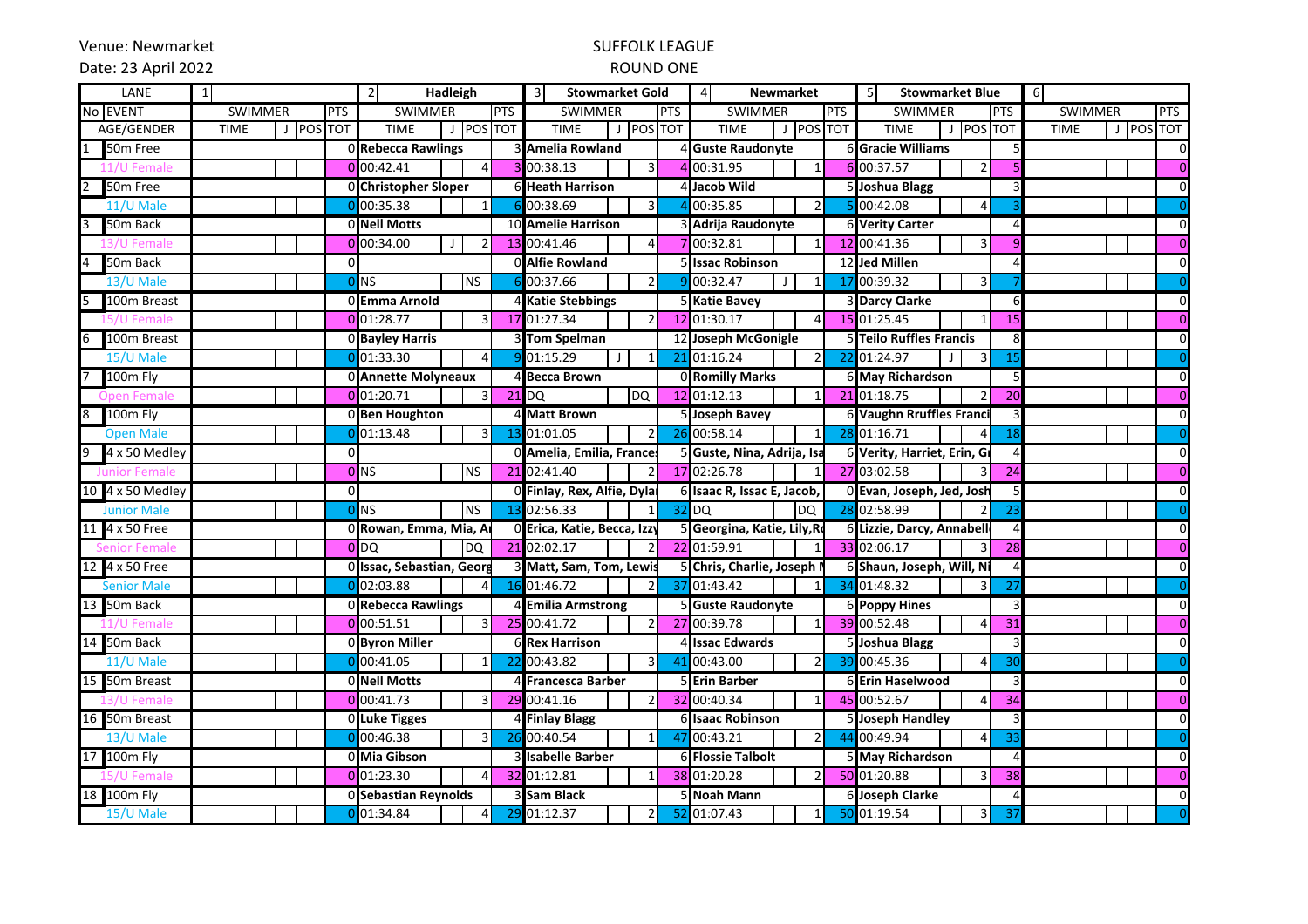Venue: Newmarket

# SUFFOLK LEAGUE

### Date: 23 April 2022

### ROUND ONE

| 100m Free<br>19           |          | 0 Rowan Abbott                 |    | 4 Rebecca Brown                             |     | <b>5 Romilly Marks</b>        | <b>6 Annabelle Carter</b>       |    |  |
|---------------------------|----------|--------------------------------|----|---------------------------------------------|-----|-------------------------------|---------------------------------|----|--|
| -Fema                     |          | 01:07.45                       |    | 36 01:07.06<br>$\overline{\mathcal{L}}$     |     | 43 01:04.65<br>$\mathbf{1}$   | 56 01:12.88<br>$\Delta$         | 41 |  |
| 100m Free<br>20           |          | 0 Ben Houghton                 |    | <b>Matt Brown</b>                           |     | <b>Joseph Bavey</b>           | <b>6 Shaun Harrison</b>         |    |  |
| <b>Open Male</b>          |          | 01:08.87                       |    | 00:58.85<br>$\overline{2}$                  | 57  | 00:55.62<br>$\mathbf{1}$      | 56 00:58.94<br>3                | 41 |  |
| 4 x 50 Free               |          | 0 Rebecca, Byron, Ella, L      |    | 4 Ameilia, Heath, Erin, Fi                  |     | 5 Isabel, Jacob, Nina, Em     | 6 Verity, Amber, Joshua,        |    |  |
| Junior Mixed              |          | $0$ <sub>02:28.43</sub>        |    | 4 02:20.37                                  |     | 02:13.08<br>$\mathbf{1}$      | 6 02:40.73                      |    |  |
| 22 4 x 50 Medley          |          | 0 Rowan, Mia, Ben, Bayl        |    | 3 James, Katie, Sam, Izzy                   |     | 5 Chris, Georgina, Charli     | 6 Charlie, Darcy, Lizzie, \     |    |  |
| <b>Senior Mixed</b>       |          | 02:24.79<br>$\Delta$           |    | 702:10.12<br>$\overline{2}$                 |     | 10 02:07.44<br>$\mathbf{1}$   | 12 02:15.18<br>$\overline{3}$   |    |  |
| 50m Breast                | $\Omega$ |                                |    | 0 Emilia Armstrong                          |     | 5 Nina Allen                  | 12 Harriet Townend              |    |  |
|                           |          | 0 <sup>NS</sup><br><b>NS</b>   |    | 36 00:46.67<br>$\overline{2}$               |     | 48 00:44.14<br>$\perp$<br>1   | 68 01:00.39<br>$\overline{3}$   | 45 |  |
| 50m Breast                |          | 0 Byron Miller                 |    | <b>10 Rex Harrison</b>                      |     | 6llsaac Edwards               | 0 Conor Borley                  |    |  |
| $11/U$ Male               |          | 00:53.16<br>$\mathfrak{p}$     | 42 | 00:49.35<br>$\mathbf{1}$                    |     | 63 DQ<br><b>DQ</b>            | 56 00:56.04<br>3                | 45 |  |
| 50m Fly<br>25             |          | <b>ONell Motts</b>             |    | 4 Francesca Barber                          |     | 12 Adrija Raudonyte           | <b>5 Erin Haselwood</b>         |    |  |
| 13/U Female               |          | 00:34.84<br>31                 |    | 40 00:34.32<br>$\mathbf{1}$<br>$\mathbf{I}$ |     | 60 00:34.50<br>2              | 73 00:43.35<br>4                | 48 |  |
| 26 50m Fly                |          |                                |    | O Alfie Rowland                             |     | <b>6 Emil Kwiecien</b>        | 5 Jed Millen                    |    |  |
| 13/U Male                 |          | <b>NS</b><br><b>NS</b>         | 42 | 00:36.26<br>$1\vert$                        | -69 | 00:37.87<br>2                 | 61 00:43.35<br>3                | 49 |  |
| 100m Free<br>27           |          | 0 Annette Molyneaux            |    | 3 Katie Stebbings                           |     | <b>6 Flossie Talbolt</b>      | 5 May Richardson                |    |  |
|                           |          | $0$ 01:07.94<br>4 <sup>1</sup> |    | 43 01:05.05<br>$1\vert$                     |     | 66 01:06.93<br>$\overline{2}$ | 78 01:07.74<br>3                | 56 |  |
| 28 100m Free              |          | 0 Issac Abbott                 |    | 3 Tom Spelman                               |     | 5 Joseph McGonigle            | <b>6 Nick Barber</b>            |    |  |
| 15/U Male                 |          | 01:18.09<br>4                  |    | 01:01.21<br>$\overline{2}$                  |     | 00:59.64<br>$\mathbf{1}$      | 67 01:02.40<br>3                | 53 |  |
| 100m Back                 |          | ORowan Abbott                  |    | Olisabelle Barber                           |     | <b>5 Romilly Marks</b>        | <b>6 Annabelle Carter</b>       |    |  |
| oen Female                |          | 0 <sub>N</sub><br><b>NS</b>    |    | 43 01:12.13<br>$\overline{2}$               |     | 71 01:11.57<br>1              | 84 01:23.83<br>3                | 60 |  |
| 100m Back<br>30           |          | 0 Ben Houghton                 |    | 0 James Clay                                |     | <b>Chris Verdonk</b>          | <b>6 Vaughn Rruffles Franci</b> |    |  |
| <b>Open Male</b>          |          | <b>NS</b><br><b>NS</b>         |    | 45 01:02.00<br>$\overline{2}$               |     | 01:01.42<br>$\mathbf{1}$      | 73 01:14.15<br>3                | 57 |  |
| 4 x 50 Free               | $\Omega$ |                                |    | 0 Ameilie, Emilia, Amilia                   |     | 5 Adrija, Guste, Nina, Isa    | 6 Harriet, Gracie, Verity,      |    |  |
| <b>Junior Female</b>      |          | <b>NS</b><br>0 <sub>N</sub>    |    | 43 02:20.48<br>$\overline{2}$               |     | 76 02:08.96                   | 90 02:44.42<br>3                | 64 |  |
| 32 4 x 50 Free            | $\Omega$ |                                |    | 0 Finley, Rex, Heath, Alfi                  |     | 5 Emil, Isaac E, Jacob, Isa   | 6 Joseph, Evan, Joshua,         |    |  |
| <b>Junior Male</b>        |          | <b>NS</b><br><b>INS</b>        |    | 45 02:19.00<br>$\overline{2}$               |     | 84 02:18.45<br>1              | 79 02:39.04<br>$\overline{3}$   | 61 |  |
| 4 x 50 Medley             |          | 0 Rowan, Mia, Emma, G          |    | 4 Izzy, Erica, Becca, Katie                 |     | 5 Lily, Georgina, Romilly     | 6 Darcy, Lizzie, may, Ann       |    |  |
| <b>Senior Femal</b>       |          | 02:23.27<br>$\overline{3}$     |    | 47 02:18.07<br>$\overline{2}$               |     | 81 02:16.33<br>$\mathbf{1}$   | 96 02:29.45<br>4                | 67 |  |
| 4 x 50 Medley             |          | 0 Ben, Sebastian, George       |    | 3 Lewis, Tom, Matt, Sam                     |     | 5 Chis, Joseph B, Noah, J     | 6 Vaughn, Teilo, Josph, S       |    |  |
| <b>Senior Male</b>        |          | 02:21.86                       |    | 48 01:59.56<br>$\overline{2}$               | 89  | 01:57.52<br>$\mathbf{1}$      | 85 02:13.65<br>3                | 65 |  |
| 50 <sub>m</sub> Fly<br>35 | ΩI       |                                |    | O <b>l</b> caitlin Millin                   |     | 5 Nina Allen                  | <b>6 Amber Daynes</b>           |    |  |
| 1/U Female                |          | <b>NS</b><br>$0$ NS            |    | 47 00:46.62<br>$\overline{2}$               |     | 86 00:39.67<br>$\mathbf{1}$   | 102 00:49.89<br>3               | 71 |  |
| 36 50m Fly                |          | 0 Christopher Sloper           |    | 5 Dylan Lamble                              |     | 0 Jacob Wild                  | <b>6 Conor Borley</b>           |    |  |
| 11/U Male                 |          | 00:46.37<br>$\overline{2}$     |    | 53 DQ<br><b>DQ</b>                          | 89  | 00:41.53<br>$\mathbf{1}$      | 91 00:50.26<br>3                | 69 |  |
| 50m Free<br>37            |          | 0 Ella Denham                  |    | 4 Erin Daynes                               |     | 5 Isabel Thomas               | <b>6 Verity Carter</b>          |    |  |
|                           |          | $0$ 00:34.60<br>3 <sup>l</sup> |    | 51 00:33.55<br>$\overline{2}$               |     | 91 00:29.53<br>$\mathbf{1}$   | 108 00:39.72<br>$\overline{4}$  | 74 |  |
| 38 50m Free               |          | 0 Luke Tigges                  |    | 3 Finlay Blagg                              |     | 6 Emil Kwiecien               | 5 Joseph Handley                |    |  |